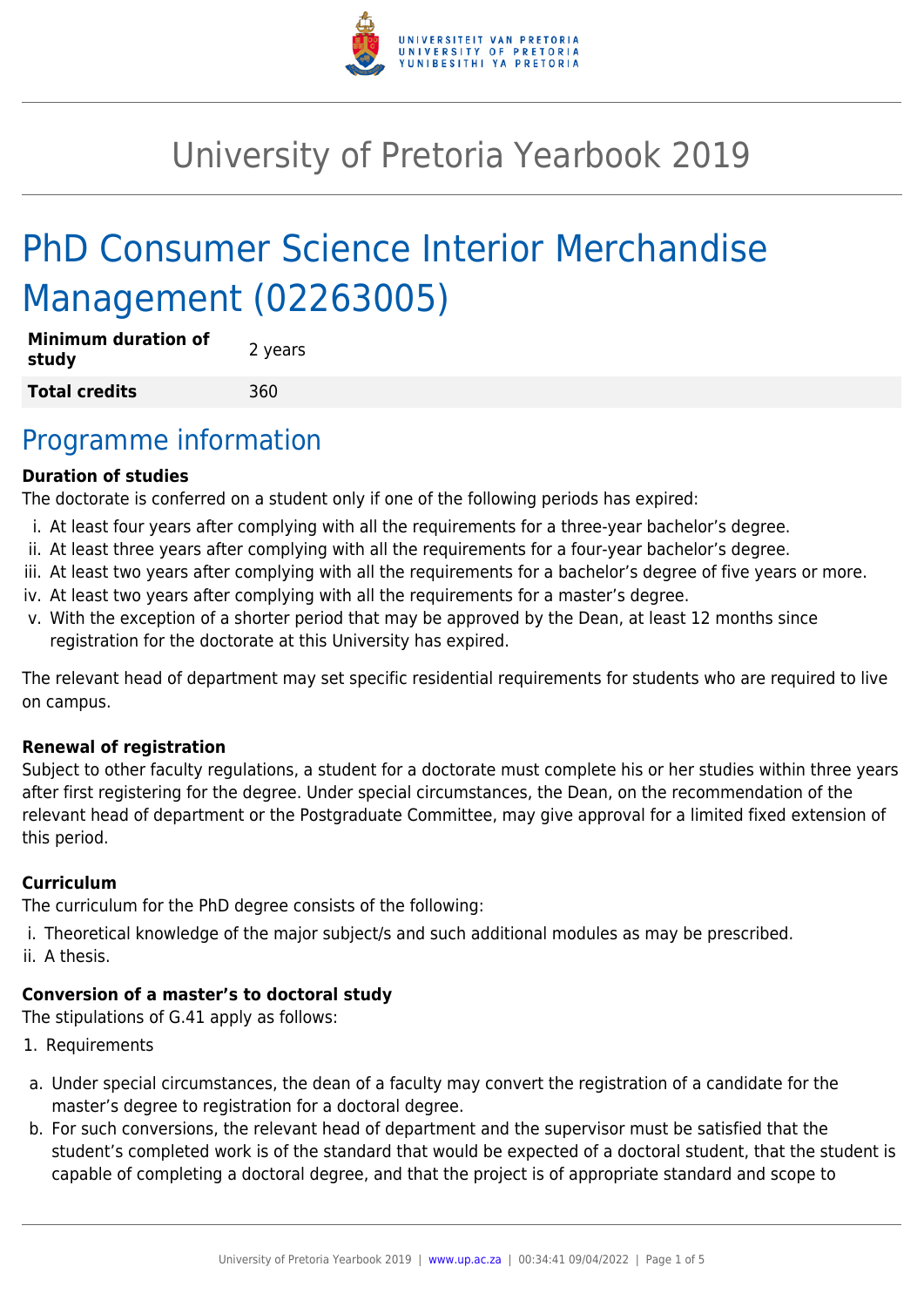

constitute a doctoral study.

- c. For such conversions, the relevant head of department and the supervisor must be satisfied that the student has demonstrated that he or she has the potential to fulfil the requirements of a doctoral degree without having completed a master's degree.
- 2. Process
- a. Application for conversion may be submitted at any time during the course of study for the master's degree.
- b. The application for the conversion must include the following documentation:
- i. A detailed progress report by the candidate of the work completed for the master's project. The report must provide proof that the results obtained thus far are of such a standard and scientific significance that they justify conversion to a doctoral project. The report should include details of presentations made at conferences and of material that has been submitted for publication and/or published.
- ii. A detailed proposal for the intended doctoral project, written by the candidate, including the objectives of the project.
- iii. A recommendation by the supervisor with specific comments on the ability of the applicant as a potential doctoral candidate as well as the feasibility of the conversion, especially with regard to the information provided by the candidate in his/her reports (items (i) and (ii)).
- iv. A recommendation by the relevant head of department, if he or she is not the supervisor, in which the ability of the candidate as a potential doctoral candidate is confirmed.
- v. If the Dean considers it advisable for the faculty, the candidate may be required to present a seminar to the department in support of the application. In this case, the relevant head of department should include a report on this in his or her recommendation.
- c. The application of the candidate, together with the reports and recommendations, is submitted for consideration to the Dean, (who may delegate to the Chairperson of the Faculty Postgraduate Committee) for approval. The decision should be submitted to the Faculty Board for approval.

#### **General**

Candidates are required to familiarise themselves with the General Regulations regarding the maximum duration of study and the requirements to submit an article/s for publication.

## Admission requirements

MConsumer Science or applicable master's degree with a pass mark of at least 60%.

To proceed with the thesis a student should have fulfilled the requirements for the master's degree regarding the following modules or modules with similar content and scope including publication record:

- Theoretical frameworks;
- Research methodology 814 (NMN 814) or similar module of the same level and scope;

- The student has published at least one article in an accredited/refereed research journal during the two years prior to registration for the PhD degree or can prove that one has been accepted in an accredited/refereed journal.

It must be evident from the master's dissertation or publications based on it that the candidate is able to undertake research independently.

**Note:**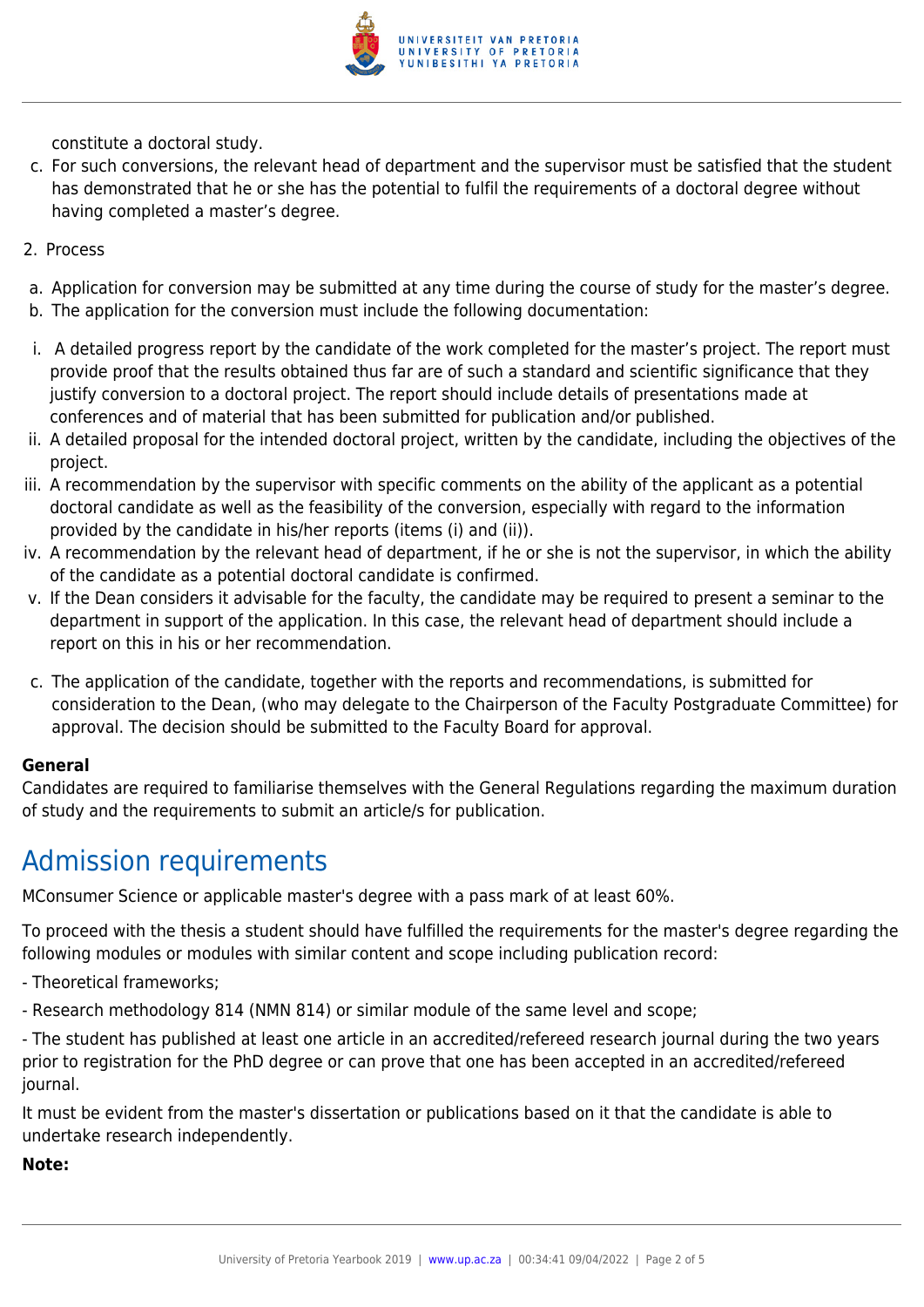

It may be required from the student to do additional coursework.

# Examinations and pass requirements

- i. Consult the General Regulations that apply to the calculation of marks.
- ii. In order to obtain the PhD degree the candidate must:
- pass the examinations and the prescribed modules, as determined in the study programme;
- pass the thesis; and
- pass the final examination on the thesis and general subject knowledge.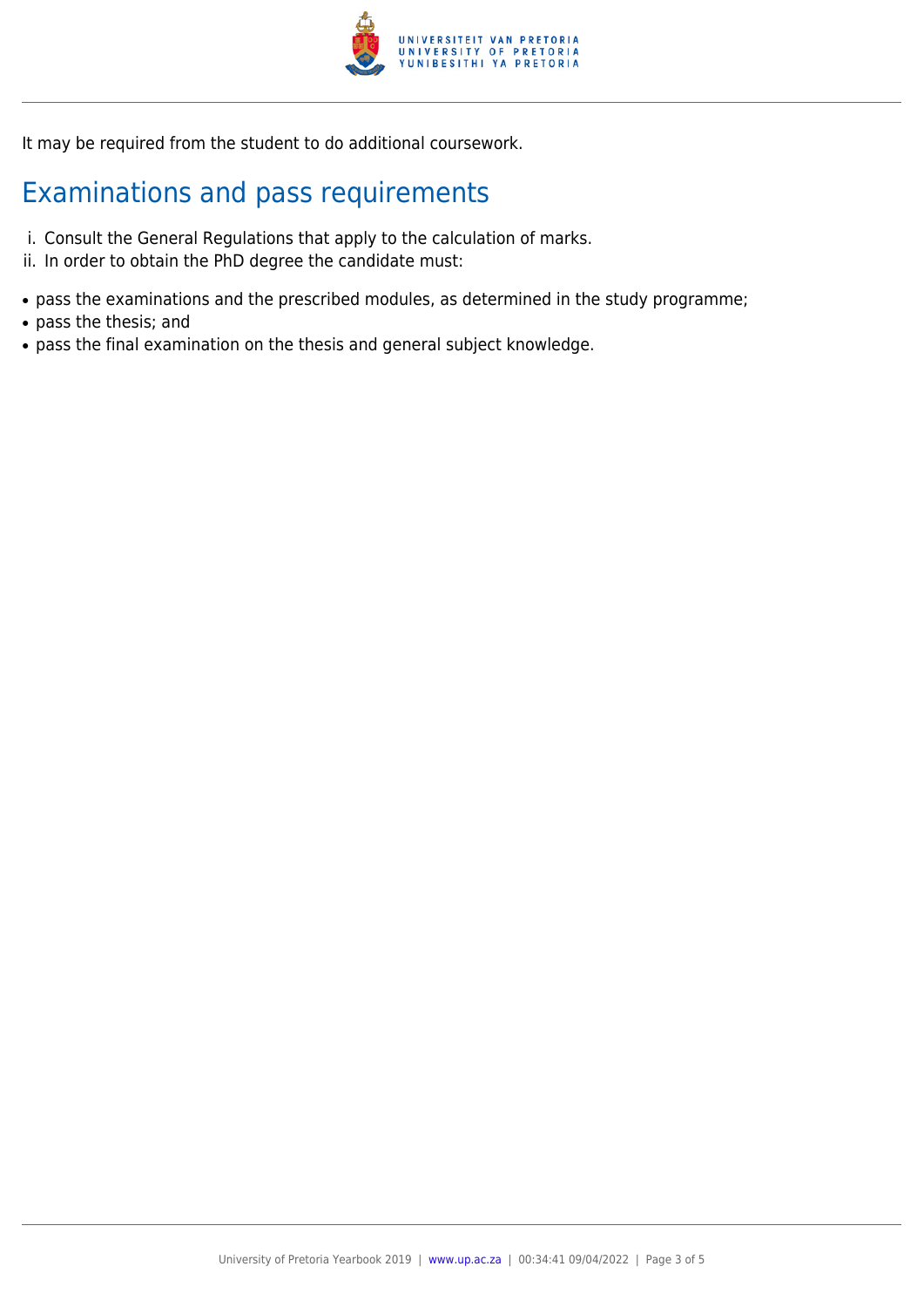

## Curriculum: Year 1

**Minimum credits: 360**

### **Core modules**

### **Thesis: Consumer Science 990 (VBR 990)**

| <b>Module credits</b>         | 360.00                            |
|-------------------------------|-----------------------------------|
| <b>Prerequisites</b>          | No prerequisites.                 |
| Language of tuition           | Module is presented in English    |
| <b>Department</b>             | <b>Consumer and Food Sciences</b> |
| <b>Period of presentation</b> | Year                              |